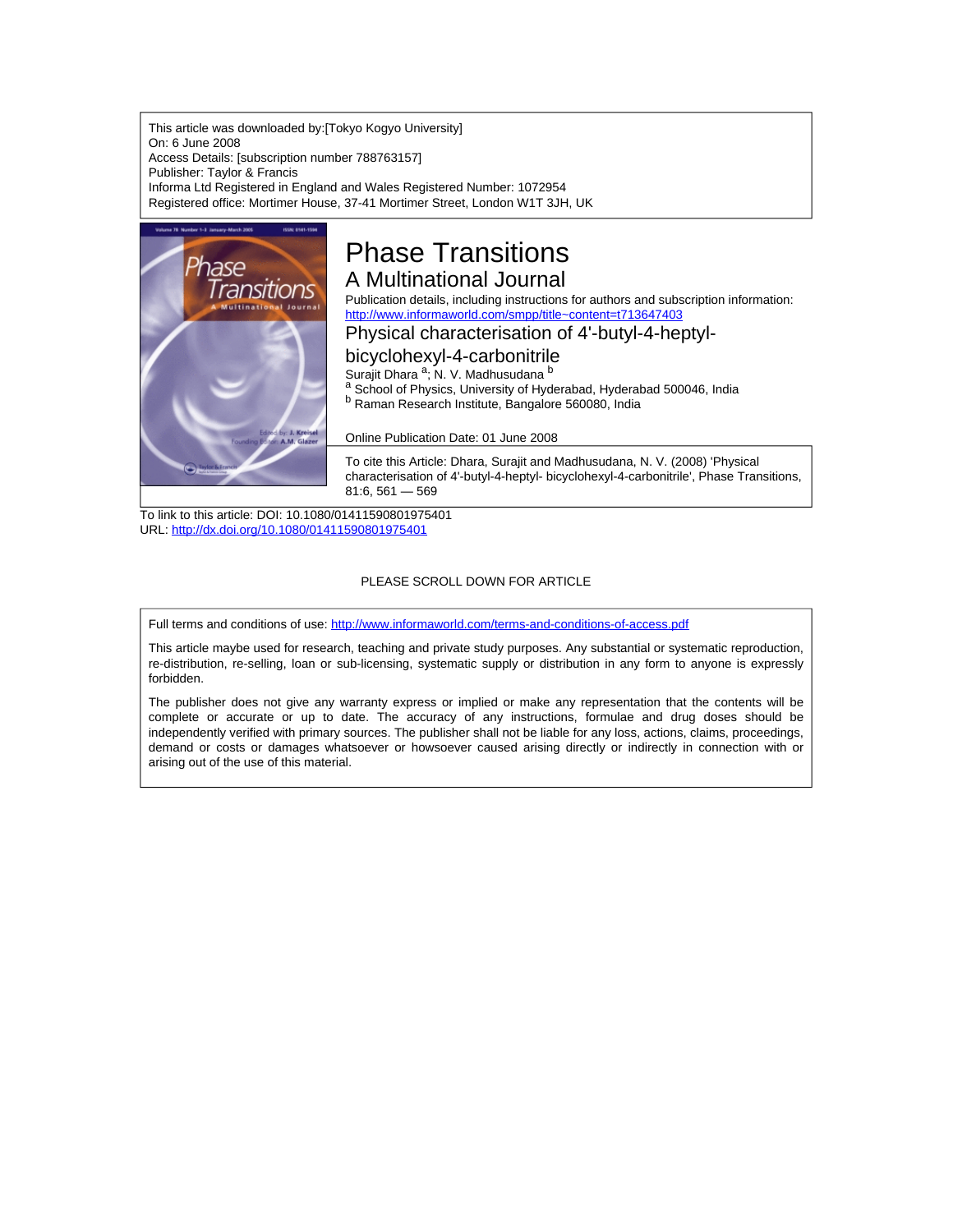

## Physical characterisation of 4'-butyl-4-heptylbicyclohexyl-4-carbonitrile

Surajit Dhara<sup>a\*</sup> and N.V. Madhusudana<sup>b</sup>

<sup>a</sup> School of Physics, University of Hyderabad, Hyderabad 500046, India;<br><sup>b</sup> Raman Research Institute C.V. Raman Ayanya, Bangalore 560080, India;  ${}^b$ Raman Research Institute, C.V. Raman Avenue, Bangalore 560080, India

(Received 7 December 2007; final version received 29 January 2008)

We report measurements of birefringence, bend elastic constant, principal dielectric constants and conductivities as functions of temperature in the nematic phase of 4'-butyl-4-heptyl-bicyclohexyl-4-carbonitrile (CCN-47). The compound exhibits a small birefringence and a large negative dielectric anisotropy. Surprisingly, it shows a *negative* conductivity anisotropy, which probably owes its origin to the structural details of the molecules. The orientational order parameters (S) are estimated from both birefringence and dielectric anisotropy, and they agree well in the entire nematic range. The experimental results are compared with those on CCH7, which has a similar core structure but with a longitudinal dipole moment, in place of the transverse one of CCN-47.

Keywords: liquid crystals; birefringence; dielectric anisotropy; elastic constant

#### 1. Introduction

A large number of nematic liquid crystals with elongated molecules exhibit positive dielectric anisotropy whereas a comparatively smaller number of compounds are known to exhibit negative dielectric anisotropy. Liquid crystals with positive dielectric anisotropy have been investigated extensively because of their industrial importance, and also as compounds with strong longitudinal dipoles exhibit smectic polymorphism [1].

The study of liquid crystal materials with negative dielectric anisotropy are also becoming important after the successful development of active matrix liquid crystal displays using the vertically aligned mode, in-plane switching mode etc. In this paper, we report the measurements of the temperature dependences of birefringence, dielectric and conductivity anisotropies and bend elastic constant of a nematic liquid crystal with a large negative dielectric anisotropy. We also compare these results with the results on a compound with a similar molecular core structure, but having a longitudinal dipole moment.

<sup>\*</sup>Corresponding author. Email: sdsp@uohyd.ernet.in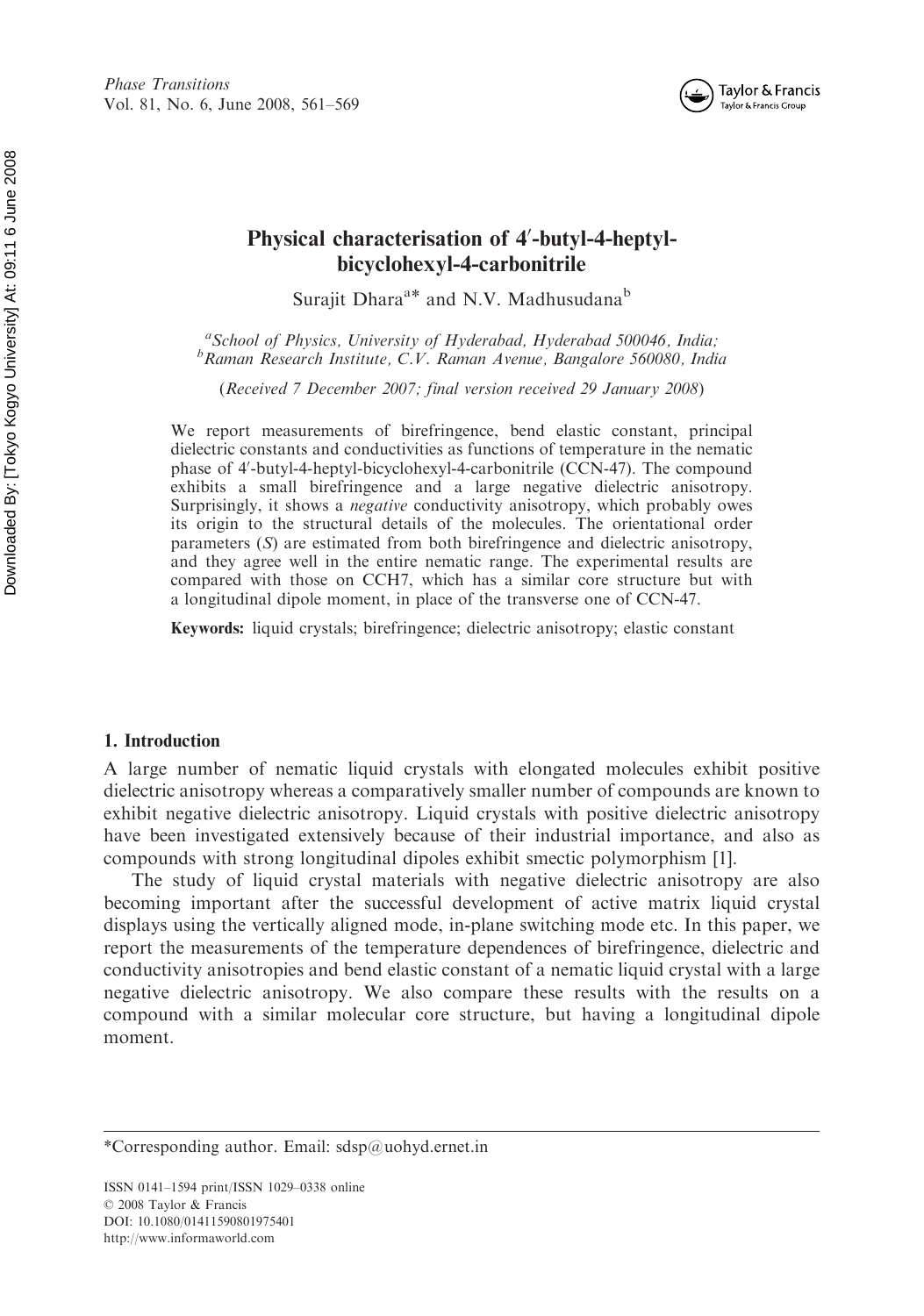#### 2. Experimental

The sample of 4'-butyl-4-heptyl-bicyclohexyl-4-carbonitrile (CCN-47) was obtained from Merck and used without further purification. The chemical structure of the molecule is shown in Figure 1. It has the following sequence of phase transitions: Cr 28 SmA 30.6 N 59.7 I. The compound exhibits a wide temperature nematic range and a low temperature smecticA phase, which easily supercools to room temperature. The compound is chemically stable. Systematic dielectric investigations on the homologous series of CCN compounds, except CCN-47, were reported by Haase et al. [2]. Detailed high electric field experiments on CCN-47 have been reported by us recently [3–4].

Planar aligned sample cells were prepared by using two ITO (indium tin oxide)-coated glass plates, which were treated with polyimide and cured at a temperature of  $280^{\circ}$ C for 90 min before being rubbed unidirectionally. For the homeotropic alignment the plates were treated with ODSE (octadecyloxy silane) and cured at  $150^{\circ}$ C for 90 min. The plates of the cell were separated by appropriate spherical glass beads and sealed with epoxy glue. The thickness of the cell was measured by an interference technique. Typical cell thickness used for the experiments were in the range of  $\sim$  6–16  $\mu$ m. The electrical connections to the two plates were made through copper wires, which were soldered using an ultrasonic soldering gun. The cell was filled with the sample in the isotropic phase and on slow cooling to the nematic range, a well-aligned sample was obtained. All the experiments were conducted while cooling the sample from the isotropic phase.

The block diagram of the experimental setup is shown in Figure 2. The cell was mounted in a hot stage (INSTEC HS1) which itself was kept on the rotating stage of a polarising microscope (model Leitz, ORTHOPLAN). The temperature was controlled to an accuracy of  $0.008^{\circ}$ C. The dielectric properties of the sample were measured using a lock-in amplifier (SRS-830). The sinusoidal output of the internal oscillator of the lock-in amplifier was adjusted to an rms value of  $\sim 0.2 \text{ V}$ , and applied to the cell which was in series with a 1  $\mu$ F standard capacitor C<sub>m</sub> as shown in Figure 2. The amplitude and phase of the applied voltage were also checked using a reference circuit with two standard resistors  $(R_1 = 1\text{M}\Omega$  and  $R_2 = 100 \Omega$ ) in series, connected in place of the cell. The phase  $(\varphi_m)$  and the rms amplitude  $(V_m)$  of the voltage measured across the series capacitor  $(C_m)$  were used to calculate the capacitance  $(C<sub>S</sub>)$  and parallel resistance  $(R<sub>S</sub>)$  corresponding to the cell by using the following relations [5]

 $C_S = \frac{X}{V}$ 

$$
R_S = \frac{Y}{\omega \sin \alpha},\tag{1}
$$

$$
C_S = \frac{\alpha}{Y},
$$

Figure 1. The energy minimised configuration of a CCN-47 molecule.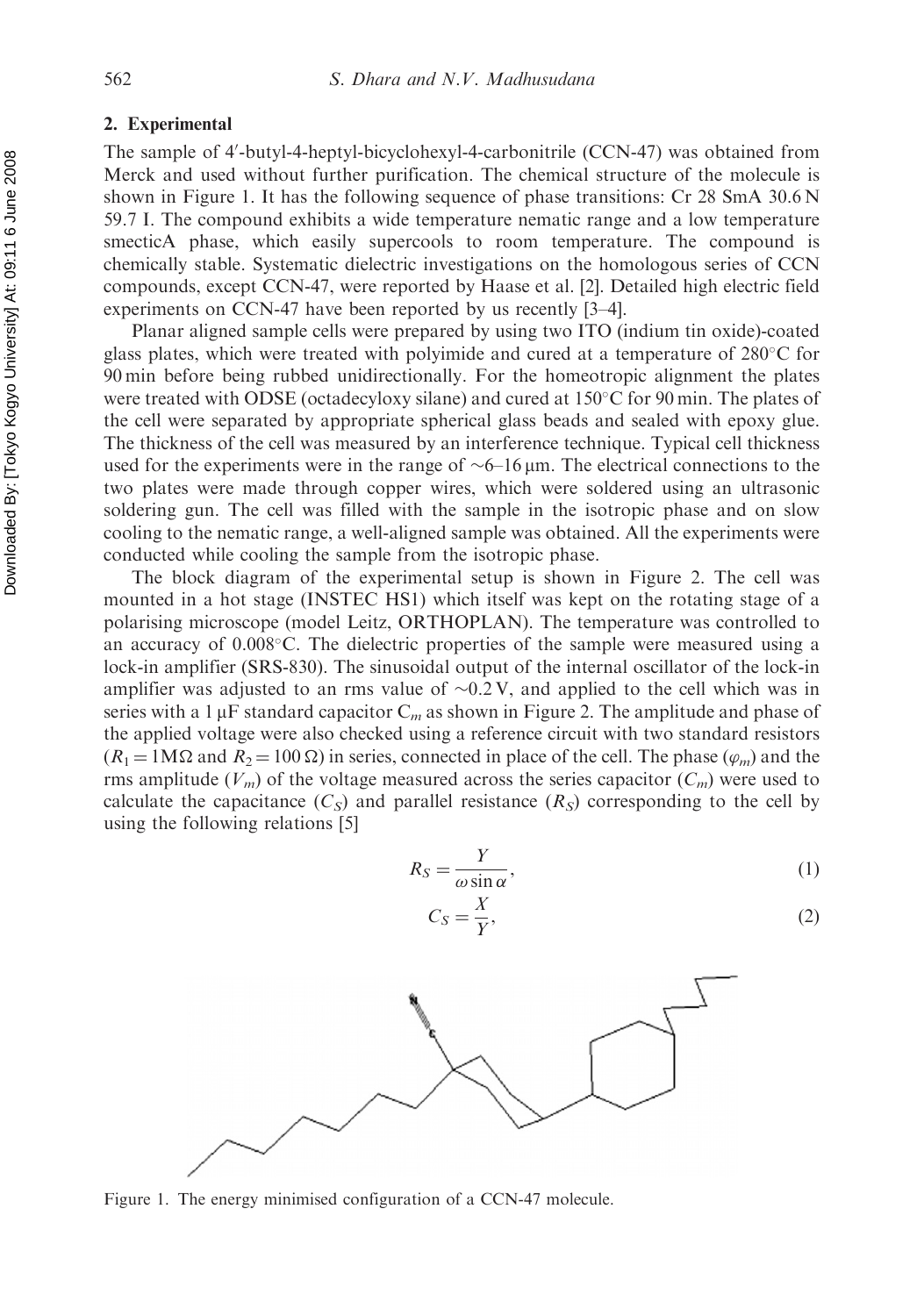where  $X = \cos \alpha - Q$ ,  $Y = \sin^2 \alpha + X^2 / C_m Q$ ,  $Q = V_m / V_o$ ,  $\alpha = \phi_m - \phi_m$ ,  $V_0$  and  $\phi_0$  are the amplitude and phase of the input signal, respectively and  $\omega = 2\pi f$ , f being the frequency of the applied signal. The typical frequency used in the experiment is 4111 Hz. We have checked the calibration of the setup by connecting standard capacitors in parallel with standard resistors in place of the liquid crystal cell. The measured values agree with the standard values to within 3%. We have also checked the calibration by measuring the capacitance and resistance using a Wayne–Kerr bridge which operates at 1.6 kHz. The dielectric constant is given by the ratio  $C_S/C_0$ , where  $C_0$  is the capacitance of the empty cell.

A laser (He–Ne,  $\lambda = 632.8$  nm) beam is passed through a polariser (POL) and made to be incident on the sample. The transmitted beam is passed through an analyser (ANL), which is crossed with respect to the polariser. A photodiode (PD1) is used to measure the transmitted intensity. The stability of the laser intensity is monitored by another photodiode (PD2). A multimeter (Keithley model 2000) measures the output voltages of both the photodiodes. The temperature variation of the transmitted intensity is measured in the planar aligned sample. The transmitted intensity is given by

$$
I_t = \frac{\sin^2 2\theta}{2} (1 - \cos \Delta \varphi)
$$
 (3)

where  $\theta$  is the angle made by the polariser with the optic axis and the phase difference



Figure 2. Schematic diagram of the experimental setup: photodiodes (PD1, PD2), polariser (POL), analyser (ANL), multimeter (MUL), voltage amplifier (AMP) lock in amplifier (LIA), resistances  $(R_1, R_2)$ , computer (COM).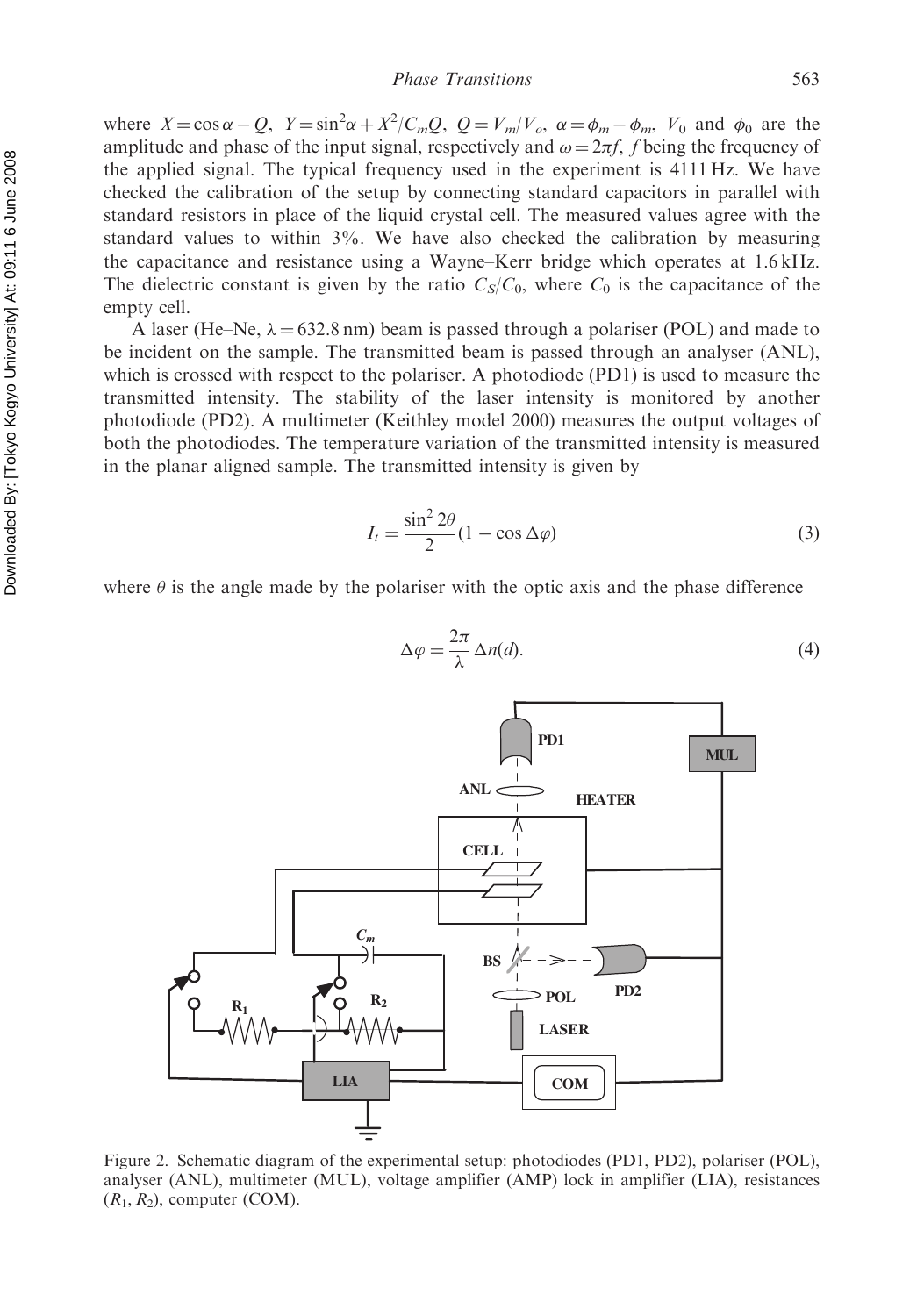$\Delta n = n_e - n_o$ , where  $n_e$  and  $n_o$  are the extraordinary and ordinary refractive indices of the liquid crystal medium, and d is the sample thickness. The angle  $\theta$  is set at 45 $\degree$  to optimise the measurements. The birefringence is calculated from the measured intensity. The measurements are completely controlled by a computer, using a suitable program.

#### 3. Results and discussion

The minimum energy configuration of the molecule was obtained using a standard software package (Gaussian 98). The optimised structure is shown in Figure 1. The estimated transverse dipole moment is 3.14D. The variation of  $\Delta n$  over a wide temperature range ( $\sim$ 20°C) in the nematic phase is shown in Figure 3.  $\Delta n$  is  $\sim$ 0.016 at 0.5°C below  $T_{\text{NI}}$  and increases to 0.031 at 20°C below  $T_{\text{NI}}$ . The relatively small optical anisotropy reflects the saturated nature of the rings of the molecules. We had measured earlier [6] the temperature dependence of birefringence of CCN-47 using a tilting compensator and cells of thicknesses 1.5 and 6.7  $\mu$ m. The birefringence and hence the order parameter measured in the two cells were found to agree [6]. In the present study, the birefringence has been measured from the transmitted intensity on a cell of thickness 16.8  $\mu$ m and the values of  $\Delta n$  are a few percent lower than those reported earlier. Meausurements on other samples show that the birefringence and hence the order parameter increase as the thickness of the cell is decreased, whose origin is not yet understood [6]. The birefringence of *trans*, *trans*-4-n-heptyl-4'-cyanobicyclohexane (CCH-7) has been measured by Ibrahim et al. [7]. It has a molecular core structure similar to that of CCN-47, but with a longitudinal orientation of the polar cyano group instead of the transverse one in the latter. We also show the variation of  $\Delta n$  of CCH-7 with temperature in Figure 3. CCH-7 exhibits  $\sim$ 30% larger birefringence near the NI transition point compared to CCN-47, and the difference is increased as the temperature is lowered in the nematic phase. The longitudinal dipole moment in CCH-7 increases the longitudinal polarisability and hence the birefringence in CCH-7 is larger as compared to that of CCN-47 with a transverse dipole moment. Further, the temperature variation of  $\Delta n$  is steeper in CCH-7 compared to that in CCN-47. In CCH-7 the strongly polar cyano group is essentially along the long axis of the molecule, leading to antiparallel near neighbour interactions [8]. This leads to the formation of antiparallel pairs, as seen by X-ray



Figure 3. Variations of  $\Delta n$  as functions of temperature in CCN-47 and CCH-7. Open squares are the experimental data on CCN-47 and the continuous line is a theoretical fit to Equation (6). Cell thickness: 16.8 mm. Open circles correspond to data of CCH-7 obtained from ref. [7] and the dotted line is drawn as a guide to the eye.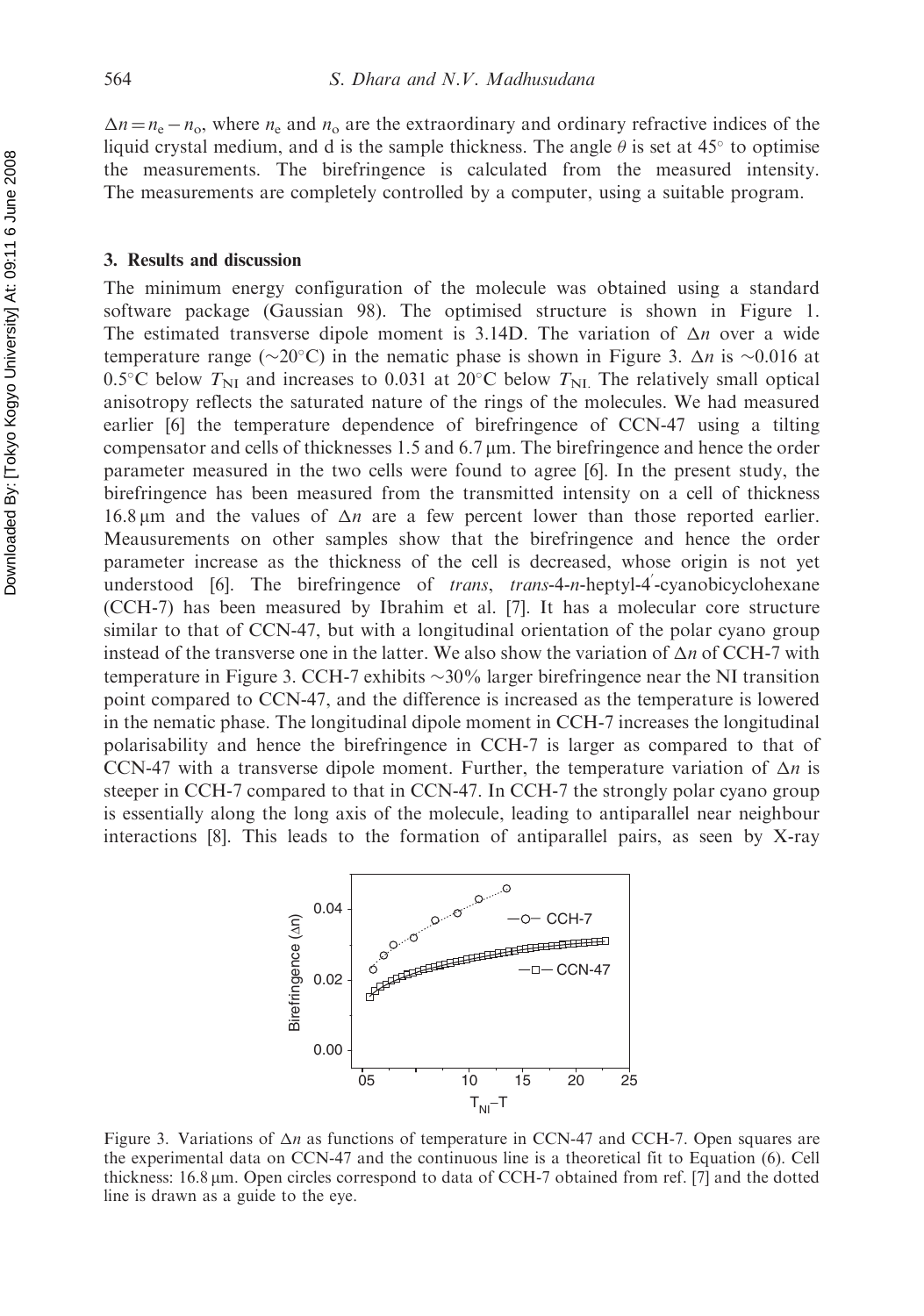scattering studies [9]. The pair formation can be expected to become efficient at lower temperatures of the nematic phase, which effectively increases the molecular length and hence the anisotropies in polarisabilities and refractive indices. In CCN-47 the dipoles are essentially in a transverse direction, and in the absence of the above mechanism, the temperature variation of birefringence is weaker.

We have measured the perpendicular component of dielectric constant  $(\varepsilon_+)$  using a homogeneously aligned sample and parallel component of dielectric constant  $(\varepsilon_{\parallel})$  using a homeotropically, aligned sample. The cell thicknesses used for the experiments are 8.5 and 7 mm, respectively, in the two cases. Both the measurements are made at an applied voltage of 0.2 V and a frequency of 4111 Hz. The applied voltage is much lower than the threshold voltage for Freedericksz transition in the homeotropic cell. Electro-hydrodynamic instability was not seen in the nematic phase in either geometry, except very close to the nematic–smecticA transition temperature. The variations of dielectric constants  $\varepsilon_{\parallel}$  and  $\varepsilon_{\perp}$ are shown as functions of temperature in Figure 4. The dielectric constant in the isotropic phase obtained from the two different geometries matched to within 1%.  $\varepsilon_{\perp}$  is larger than  $\varepsilon_{\parallel}$  in the nematic as well as in the smectic phases, the N-SmA transition occurring at  $T_{\text{NI}} - T = 29^{\circ}$ C. The variation of  $\varepsilon_{\parallel}$  across the N-SmA transition temperature is smooth whereas a small increase is observed in  $\varepsilon_{\perp}$ , reflecting increased correlations of the transverse dipoles in the layered structure. The dielectric anisotropy  $\Delta \varepsilon = (\varepsilon_{||} - \varepsilon_{\perp})$  near the nematic–isotropic transition point is about  $-3$  and increases to about  $-6$  at 30°C below  $T_{\text{NI}}$ . The mean dielectric constant  $\bar{\varepsilon}$  is calculated using the formula  $\bar{\varepsilon} = (\varepsilon_{\parallel} + 2\varepsilon_{\perp})/3$ . At  $T_{\text{NI}}, \bar{\varepsilon} = \varepsilon_{is} \approx 7.2$  and as the temperature is lowered to the N-SmA transition point,  $\bar{\varepsilon}$ increases. The increase in  $\bar{\varepsilon}$  is  $\sim$ 4% at T<sub>NI</sub> -15°C (N phase) and  $\sim$ 10% at T<sub>NI</sub> -30°C (in the SmA phase). The contribution of the molecular dipole moment to the average dielectric constant is given by [10]

$$
\bar{\varepsilon} = 1 + 4\pi \frac{N_A \rho hF}{M} \left( \bar{\alpha} + \frac{F\mu^2}{3k_B T} \right).
$$
\n(5)

where  $N_A$  is the Avogadro number,  $\rho$  the density, M the molecular weight, h, is the cavity field factor and F is the reaction field factor for spherical cavity and  $\bar{\alpha}$ , is the



Figure 4. Variations of parallel  $(\varepsilon_{\parallel})$  and perpendicular  $(\varepsilon_{\perp})$  components of dielectric constant as functions of temperature. Applied voltage:  $0.2$  V and frequency: 4111 Hz.  $\varepsilon_{is}$  is the dielectric constant in the isotropic phase. The mean value in the nematic phase is  $\bar{\varepsilon} = (\varepsilon_{\parallel} + 2\varepsilon_{\perp})/3$ , which is shown by a dotted line. The vertical arrow denotes N-SmA transition temperature.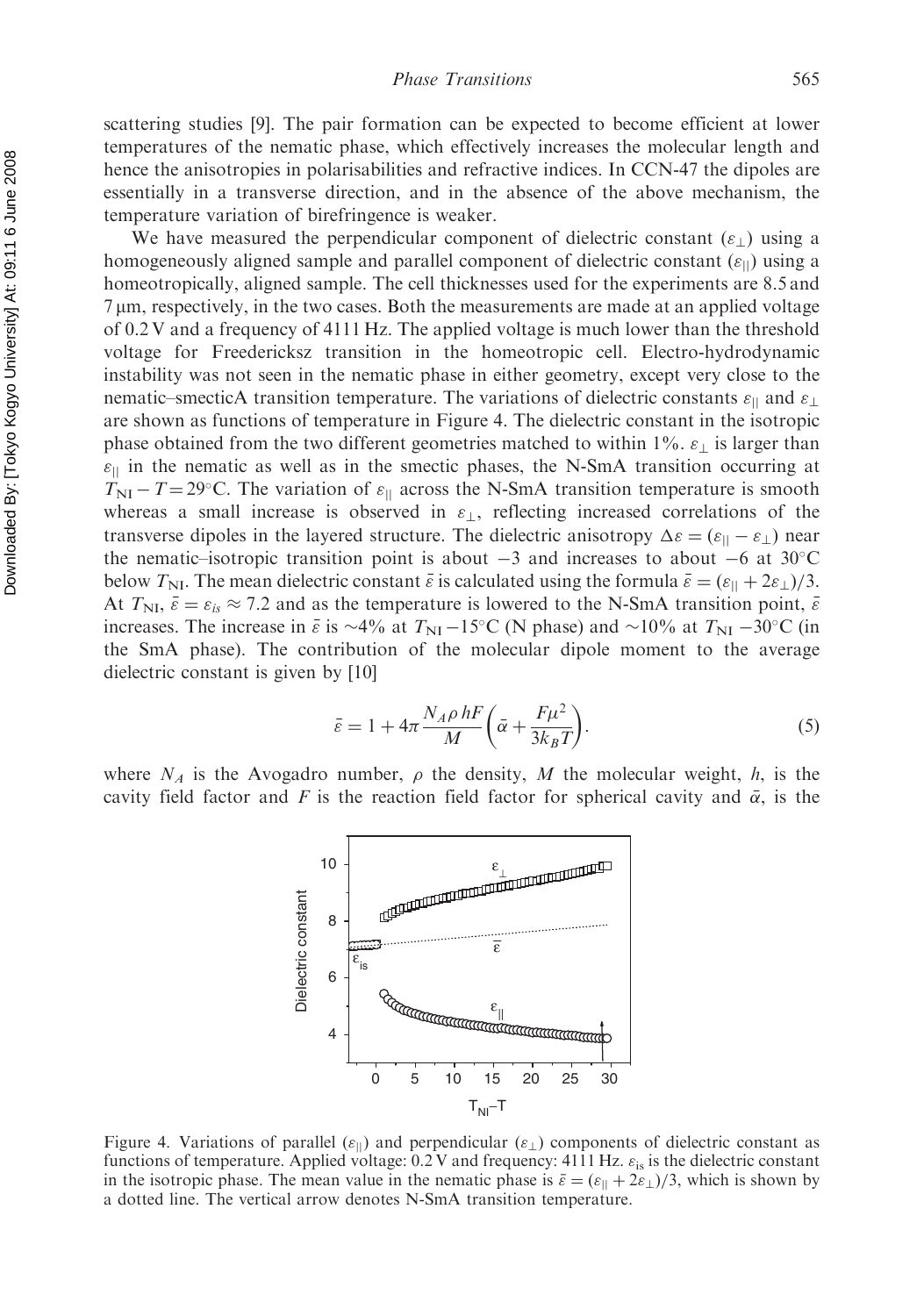average polarisability. The second term in the bracket is due to the contribution of the orientational polarisation of the dipole moments.  $\bar{\varepsilon}$  can increase with decreasing temperature due to the increase in the density  $(\rho)$  and the contribution from orientation polarisation. Experimentally, it is reported that in a non-polar compound  $\bar{\varepsilon}$  increases by  $\sim$ 2% at 15°C below NI transition temperature due to an increase in density alone [11]. The excess variation in the highly polar compound used by us is due to the contribution of the orientation polarisation, which increases with decreasing temperature as seen in Equation (5). It may be pointed out that in the case of cyanobiphenyl compounds there is a slight increase in the  $\bar{\varepsilon}$  when the temperature is increased from nematic to isotropic phase due to an reduction in short range antiferroelectric order [8]. In the case of CCH compounds,  $\bar{\varepsilon}$  exhibits a maximum as the temperature is increased above the NI transition point. This trend was interpreted [12] as arising from the formation of antiparallel dimers at lower temperatures, due to local antiferroelectric correlations between the highly polar end groups, as was discussed earlier. In CCN-47 with a *transverse* dipolar group, such an increase is not observed. Similar observations have also been made by other workers on other compounds of the homologous series of CCN [2].

We have also measured the anisotropic ionic conductivities of the sample as functions of temperature at a frequency 4111 Hz. The variation of normalised conductivity  $\sigma/\bar{\sigma}$  is shown in Figure 5 where the mean conductivity  $\bar{\sigma}$  is calculated using the formula  $\bar{\sigma} = (\sigma_{\parallel} + 2\sigma_{\perp})/3$ . Curiously, the perpendicular component of conductivity ( $\sigma_{\perp}$ ) is larger than the parallel component  $(\sigma_{\parallel})$  in the nematic as well as in the smectic phases. Both the conductivities vary continuously across the NI transition. The conductivity anisotropy  $\Delta \sigma = (\sigma_{||} - \sigma_{\perp})$  at  $\sigma = (\sigma_{||} - \sigma_{\perp})$  at  $T_{\text{NI}} - 3^{\circ}\text{C}$  is  $\approx -1.5 \times 10^{-8} (\text{ohm m})^{-1}$  and increases to  $-6 \times 10^{-8} (\text{ohm m})^{-1}$  at 30°C below  $T_{\text{NL}}$ . At  $T_{\text{NL}}$ ,  $\bar{\sigma} \approx 9.6 \times 10^{-8} (\text{ohm m})^{-1}$  and as the temperature is lowered to the N-SmA transition point,  $\bar{\sigma}$  decreases to  $\approx 9 \times 10^{-8}$  $(\text{ohm}\,\text{m})^{-1}$ . The negative anisotropy of conductivity in the entire liquid crystalline range of CCN-47 is very unusual. In the nematic phase made of rod like molecules,  $\Delta \sigma$  is usually positive, as the ions can move more freely along the director than in a perpendicular direction [1]. In the SmA phase, the ion motion is subjected to the periodic smectic potential along the director, and the resulting hopping motion can lower  $\sigma_{\parallel}$  substantially. On the other hand, the ion motion along the liquid layers is not affected by the smectic



Figure 5. Variations of normalised conductivities  $\sigma_{\perp}/\bar{\sigma}$  (open squares) and  $\sigma_{\parallel}/\bar{\sigma}$  (open circles) as functions of temperature. Applied voltage: 0.2 V and frequency: 4111 Hz. The mean value of the conductivity in the nematic phase is  $\bar{\sigma} = (\sigma_{\parallel} + 2\sigma_{\perp})/3$ , which is shown by a line.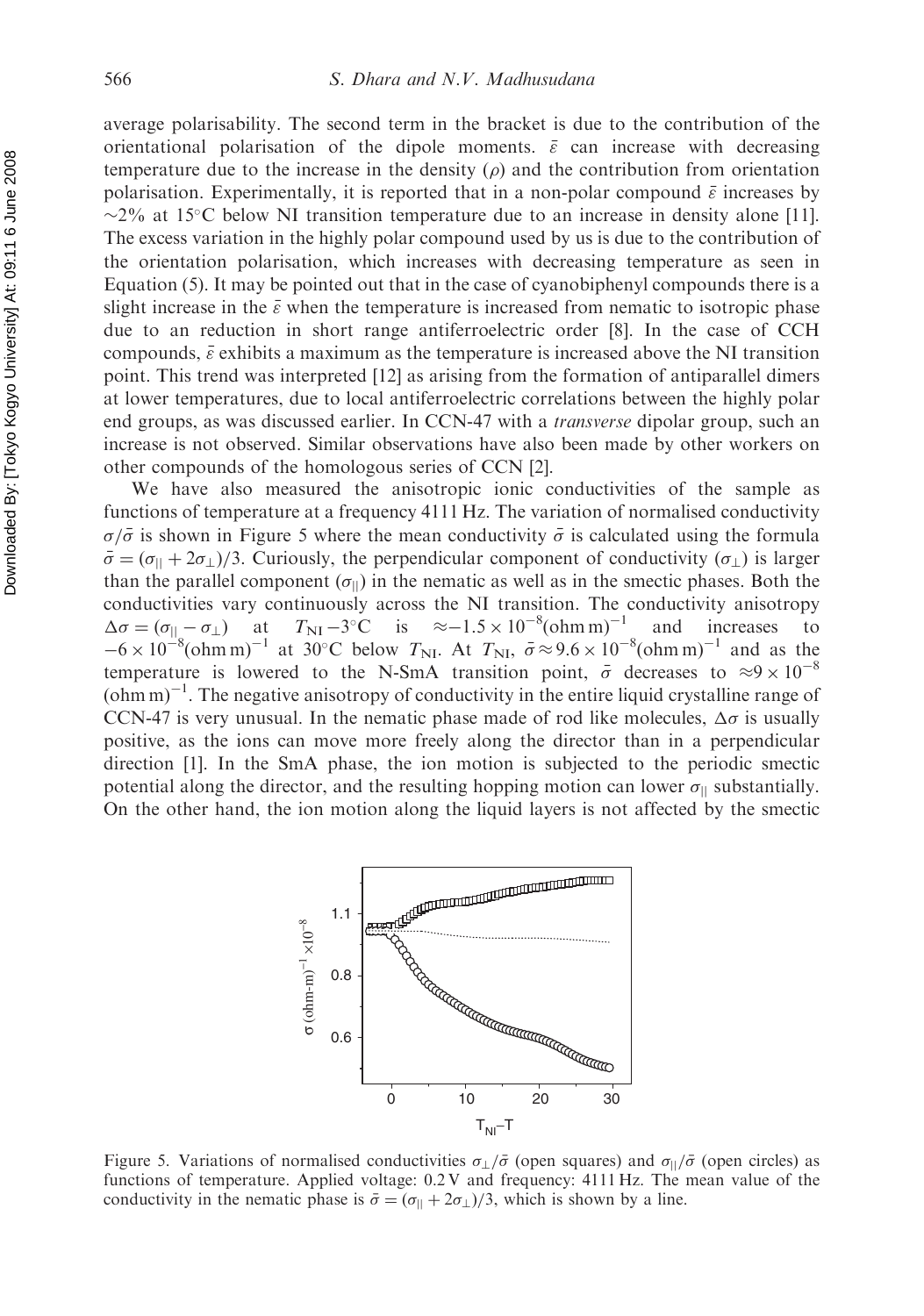potential, and  $\Delta \sigma$  often changes sign near the N-SmA transition point [13], becoming negative in the smectic phase. In the case of CCN-47, the negative anisotropy even close to  $T<sub>NI</sub>$  probably owes its origin to the chemical structure of the compound. The unknown ions in the sample are likely to be associated with highly polarisable species. These will have a much larger affinity to the cyano group of the CCN-47 molecule (Figure 1) than to the remaining weakly polarisable part. When the ions move under the action of an external electric field, presumably, they tend to do so by hopping between the cyano groups of neighbouring molecules. The statistically averaged separation between the cyano groups can be expected to be considerably smaller in a direction orthogonal to the director than in one parallel to it, in view of the rod shape of the molecules. This can in turn lead to the negative conductivity anisotropy. As the temperature is lowered towards the smectic phase, the smectic like short range order builds up, and the anisotropy of average separation, and hence that of the conductivity, also get enhanced (Figure 5).

We can estimate the orientational order parameter in the liquid crystalline phases using the birefringence as well as dielectric anisotropy data.  $S = \Delta n / \Delta n_o$ . The birefringence  $\Delta n_o$ of a completely ordered sample is determined from the temperature dependence of  $\Delta n$ , which can be approximated well for nematic liquid crystals by [14]

$$
\Delta n = \Delta n_{\rm o} \bigg( 1 - \frac{T}{T_1} \bigg)^{\beta} . \tag{6}
$$

where  $\Delta n_{\rm o}$ ,  $T_1$  and  $\beta$  are adjustable parameters. A least squares fit to the experimental data with Equation (6) is shown in Figure 3. The value of the fitted parameters are  $\Delta n_0 = 0.0576$ and  $\beta = 0.23$ . The value of  $\beta$  is typical for nematic liquid crystals [1]. The variation of orientational order parameter is shown as a function of temperature in Figure 6. The jump in the order parameter at  $T_{\text{NI}}$  is approximately 0.27. The orientational order parameter was also estimated using the formula  $S \approx \Delta \varepsilon / \Delta \varepsilon_0$ . The value of  $\Delta \varepsilon_0$  was estimated comparing the order parameter value measured from  $\Delta n$  data at  $T_{\text{NI}} - T = 1^{\circ} \text{C}$ . The temperature variations of the order parameter estimated from the two sets of experimental data agree well in the entire temperature range except very close to the N-SmA transition point.

We have also measured the Freedericksz threshold voltage  $(V_{th})$  at several temperatures in a homeotropically aligned cell. The measurement is made at a frequency of 4111 Hz and the voltage was increased in steps of  $10 \text{ mV}$ . The threshold voltage is given



Figure 6. Variation of orientational order parameter  $(S)$  with temperature estimated from the birefringence data (solid circles) and from dielectric data (open squares).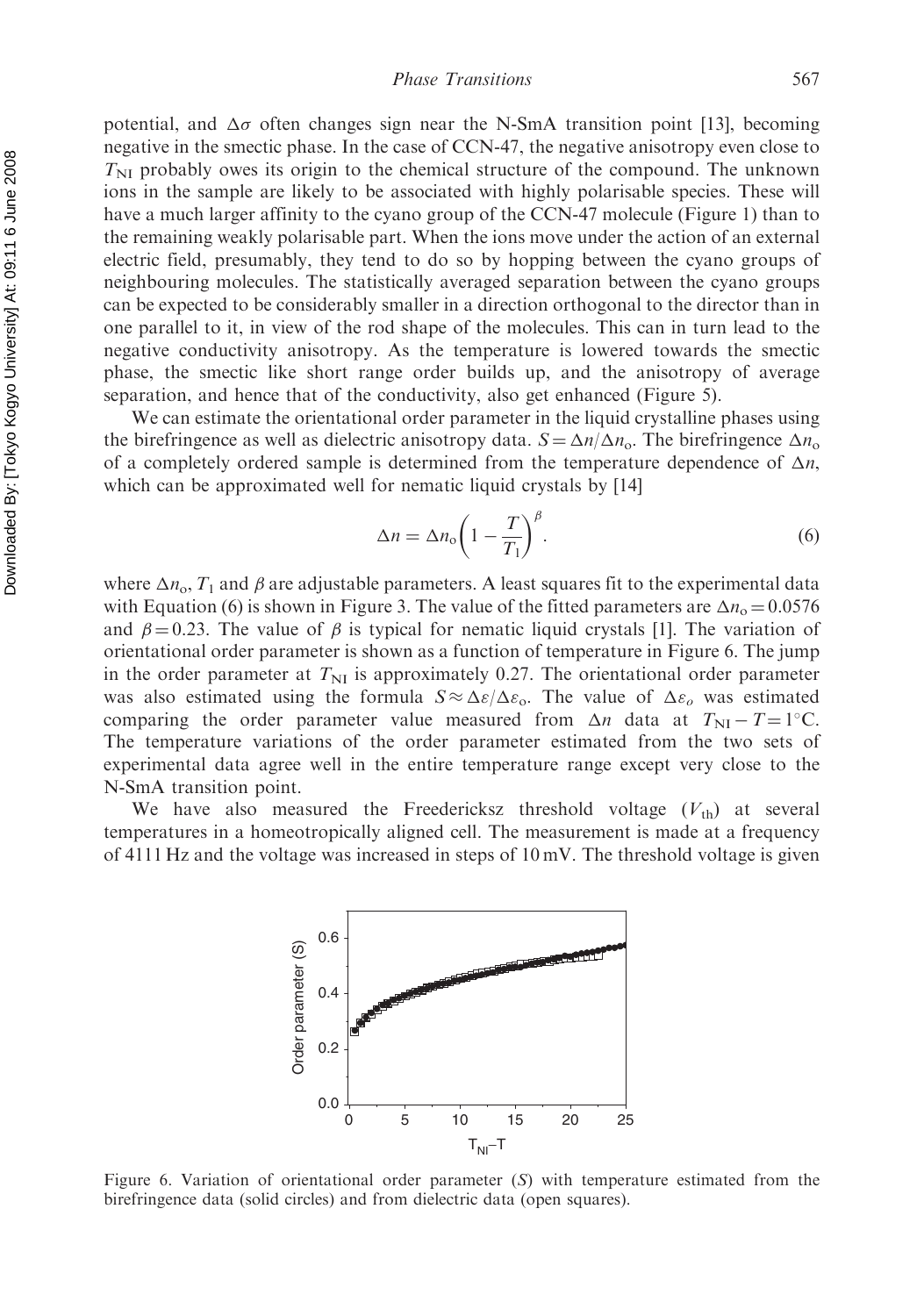

Figure 7. Variations of the bend elastic constant  $K_3$  as functions of temperature in CCN-47 and CCH-7. Points are experimental data and the continuous lines are drawn as guides to the eye. Open circles: CCN-47 and open squares: CCH-7(from ref. [15]).

by  $V_{\text{th}} = \pi \sqrt{K_3/\varepsilon_0 \Delta \varepsilon}$  where  $\Delta \varepsilon$  now stands for the magnitude of dielectric anisotropy,  $K_3$  is the bend elastic constant and  $\varepsilon_0$  is the dielectric constant of the free space. Using  $V_{\text{th}}$ and  $\Delta \varepsilon$  (Figure 4) we calculate the bend elastic constant  $(K_3)$ . The variation of  $K_3$  as a function of temperature is shown in Figure 7.  $K_3$  is  $\sim 0.2 \times 10^{-12}$  N at the temperature of  $T_{\text{NI}} - 1^{\circ}\text{C}$  and follows an  $S^2$ -dependence near  $T_{\text{NI}}$ , where S is the order parameter.  $K_3$ increases rapidly as the nematic to smectic transition point is approached, as the smectic like short range order builds up [1]. The temperature variation of  $K_3$  of CCH-7 was measured by Schad et al. [15], and that data is also shown in Figure 7. It is found that  $K_3$  in CCN-47 is smaller in the entire nematic range compared to that of CCH-7. The higher value in CCH-7 probably owes its origin to the formation of antiparallel dimers which increase the effective length of the molecules, as described earlier.

#### 4. Conclusions

We have measured the birefringence, dielectric and conductivity anisotropies and the bend elastic constant of the compound 4'-butyl-4-heptyl-bicyclohexyl-4-carbonitrile as functions of temperature. The material exhibits a low birefringence and a large negative dielectric anisotropy. The estimated order parameters from the birefringence and dielectric anisotropy agree well in the entire nematic range. Unusually, the compound also exhibits a negative conductivity anisotropy probably because of the chemical structure of the compound. Electrohydrodynamic instabilities (EHD) are not observed in the nematic phase, as the Carr–Helfrich mechanism does not work when both  $\Delta\sigma$  and  $\Delta\varepsilon$  are negative [1]. However, the compound exhibits a weak EHD near the smectic transition point under a low frequency ac field, which probably owes its origin to a flexoelectric mechanism [16]. The measured bend elastic constant  $(K_3)$  increases as the temperature is lowered in the nematic phase and diverges near the nematic–smectic phase transition due to the rapid increase in smectic correlation length.

#### References

- [1] P.G. de Gennes and J. Prost, The Physics of Liquid Crystals, 2nd ed., Clarendon, Oxford, 1993.
- [2] D. Ganzke, S. Wrobel, and W. Haase, Mol. Cryst. Liq. Cryst. 409 (2004), p. 323.